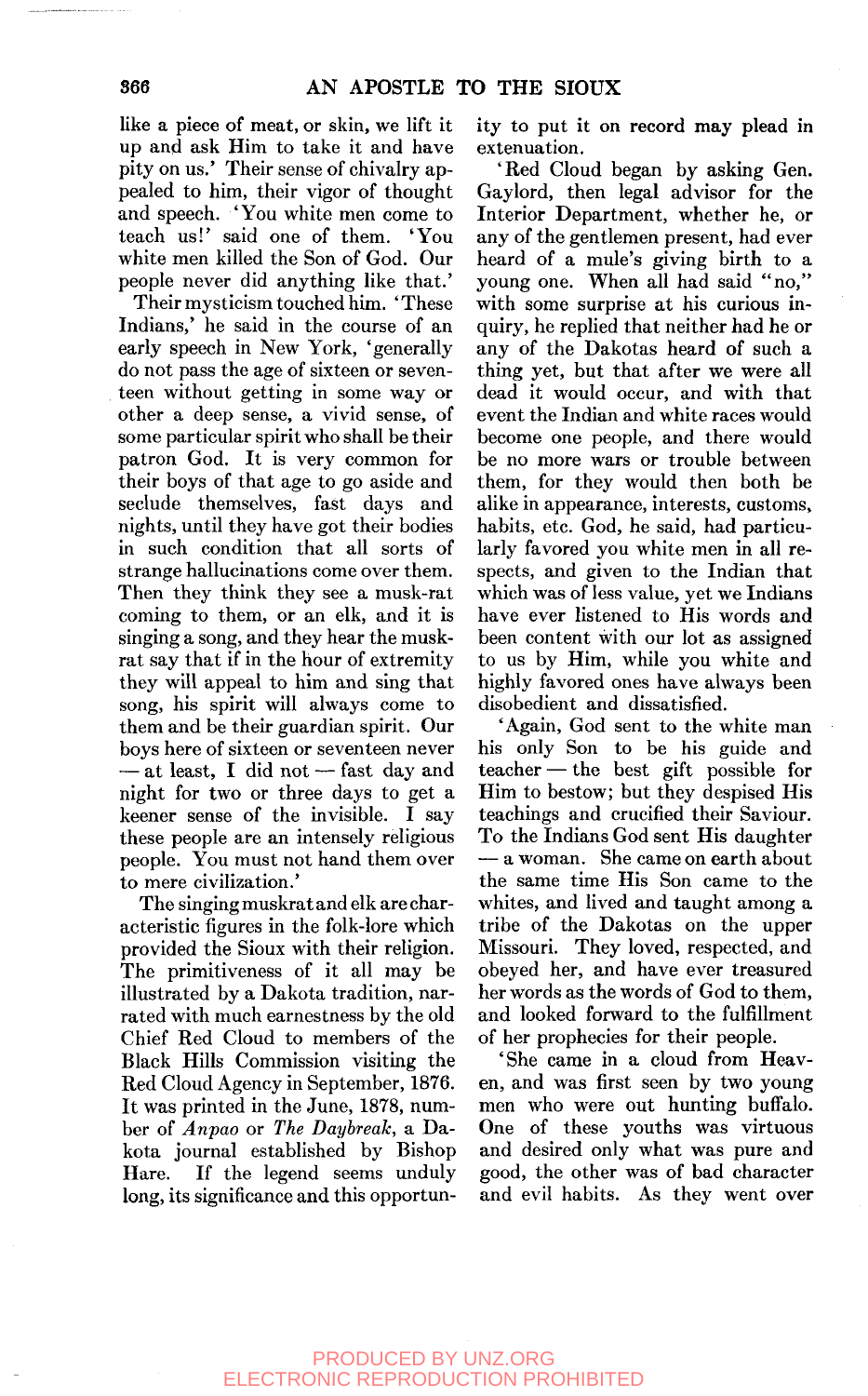the prairie far from their homes, they saw at a short distance from them a beautiful white maiden with golden hair and perfect form. As they stood filled with admiration for her graceful form, the bad young man suggested that this was an opportunity which they should not lose to obtain for themselves a woman of such rare beauty, and proposed that they should seize and take her captive. The other protested strongly against such a wicked act, but to no purpose. His companion rushed forward, and was about to lay his hand upon her when, suddenly, with a noise like that of a powerful whirlwind, both she and the young man were enveloped in a cloud. This cloud took the form of a cone, beautiful from the top to where it rested on the earth, with colors in order: at the top bright scarlet, then blue, yellow, white and black. The white and black represent the white race, and the others are the colors of the Indians. Scarlet being at the top meant that it was the highest order, and hence the Dakotas prize it above all the rest, and use it and the others for painting themselves, ornamenting their pipes, blankets, etc. The cloud gradually arose and disappeared from sight, but nothing was ever found of the bad young man but his bones lying on the prairie where the cloud had rested.

'The maiden told the good young man that she would meet him at a certain time in a particular lodge, and vanished from sight. She met him according to this appointment, and as the Dakotas had no books she gave to them a pipe (which they still have) that his people might remember her words and the future of the Indian race, which she revealed to him as follows: It was that the Indian, from the first the less favored race, was to be the first to pass away, or rather to be merged into the more favored one. There were yet ten generations to come, and at the end of those generations a mule should give birth to a young one, and with that event the Indian race and white race should become one. "Now," said Red Cloud (somewhat in error as to his chronology), "seven of those generations have passed away, and but three yet remain to the Indian. This is the decree of God, made known to us by his daughter  $-\nu$  vou have not the power to alter that decree or to hasten the set time — let us live in peace until the appointed season, and then the Indians will cease as a race, and the white man will possess both them and all else."'

The element of imagination revealed in this legend, joined with the other Indian qualities already mentioned, made the soil of their nature fertile for the labors of a man with just such a nature as Bishop Hare's. The chivalric and romantic elements in him responded quickly to corresponding traits in the Indians. This response was always under the control of a strong element of common sense. His own conception of his duty as a missionary was set forth clearly in a letter which he wrote in 1875 to a clergyman who was planning to join his force of workers. 'You are about to enter a work where a hopeful and kindly heart and a high sense of duty are the first requisites. I pray you to make the possession of them your earnest endeavor. Your duties will be to teach school daily, and to prove yourself a friend of the Indians in every way, however practical and humble, which interested ingenuity can devise.'

Stronger than all the other appeals which the Indians made to' Bishop Hare was the appeal of their essential humanity. In June of 1873 he wrote: 'The sum of the whole matter is this: the Indians are Men. We differ from them in *degree,* not in kind. Exactly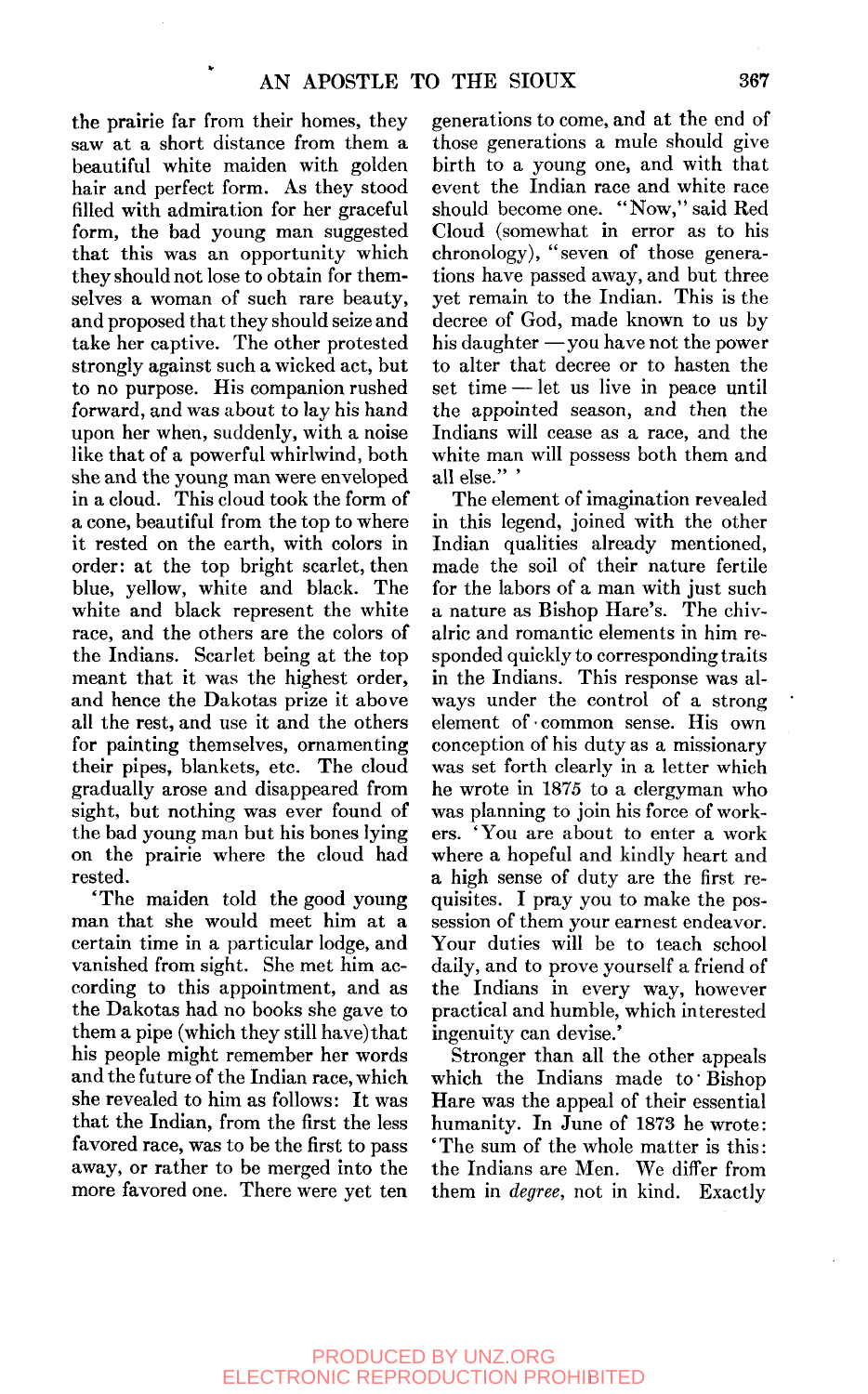where, or nearly where, they now are, we once were; what we are now, they will (if not absolutely, yet according to their measure) by God's blessing yet become. This is my wish. This is my prayer. This is my belief.' Concerning the unexpectedness of their offenses against good order, he wrote in later years: 'All this is thoroughly Indian, but very thoroughly Indian because completely human.' Because so human they deserved in his eyes the same opportunities for development that make other human beings what they are. So many of the opportunities are those of educational training that the problem of schools immediately presented itself with great force. The Indians were all as children, and all needed what good schools could give them. But there was no possibility of giving it to any but the young. Hence the early concentration upon the conduct of boarding-schools. One good reason to hope for their success was naively expressed by a Christian Indian, formerly 'one of the most exultant warriors of the dare-devil sort,' who came to Bishop Hare in the early days and asked to have his grandchildren baptized. 'Are their parents Christians?' asked the bishop. 'No,' said the Indian, 'they are not, but I am.' He continued, 'I have noticed that old antelopes are very wild and scary, and our hunters find it very hard to catch them. So they catch the young ones. The old ones come to seek their young, and then our hunters catch them too. And I thought if you would take and baptize these little grandchildren of mine, you might catch their parents too.'

Though the Indians in general believed that their children would develop better if left wholly to themselves,there were those besides the maker of the antelope similitude who saw the value of the new opportunities offered to

them. One of them was reported by Bishop Hare as saying, —

'My friends, all animals take care of their young. No — I am mistaken. One animal does not. It is the mudturtle. It comes up out of the water and lays its eggs in the sand, and then goes back to the water and leaves them to take care of themselves. When the young turtles are hatched, they run right down to the water. I think the Great Spirit teaches them. Their parents do not.

'We Dakotas, my friends, are those mud-turtles. We are unlike other men. We have not taught our children. The Great Spirit has taught them direct, I think. Otherwise they could not have lived at all. And now I think that as the Great Spirit has been so kind to us when we were foolish, we ought to be very thankful to him and try henceforth to teach our children wisdom as well as we can.'

The wisdom offered to them in Bishop Hare's boarding-schools — long before the principles of industrial training had won their present repute — was that which they needed most for everyday living. 'The ideas which governed me,' he wrote, 'in laying out the whole boarding-school work of the Jurisdiction were that the schools should be plain and practical, and not calculated to engender fastidious tastes and habits which would make the pupils unhappy in, and unfitted for, the lowly hard life to which their people are called; that, as the Indians had not been accustomed to labor, the school training should be such as would not only cultivate their intellect but also develop their physical functions, and teach them to do well the common acts of daily humble life.' The carrying of Christian influences back into their uncivilized homes was of course a fundamental part of the plan.

It is possible to reconstruct in some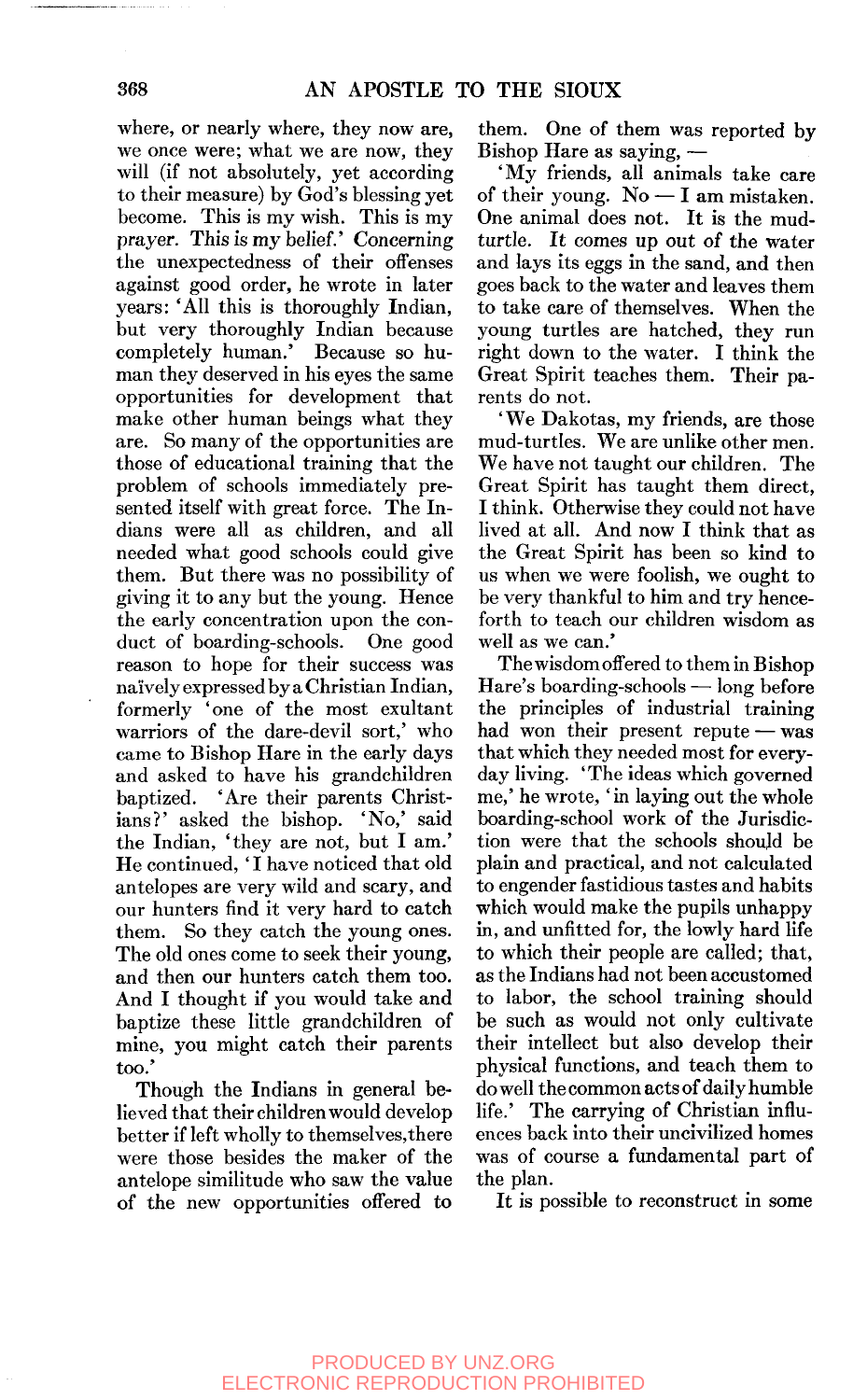measure the daily life in St. Paul's School for boys at Yankton Agency where Bishop Hare himself lived in these early years. His son recalls a visit to his father at the school, where he arrived even before the pupils were received.

'The plaster in it had not dried. There was no means of heating it except by sheet-iron stoves placed in each room. The only fuel was cottonwood, which burned like tinder and made the stove red-hot for half an hour, then rapidly died down unless re-fed. On going to bed at night the room was comfortably warm. On rising in the morning its temperature was often below zero, and the dampness in the plaster had turned into frost on the walls. When the cottonwood fire got fairly started, this moisture would trickle down the walls. This went on for many days and nights. As all food had to be hauled by wagon for sixty miles, it was most limited in variety and none too good. The only water obtainable was that of the muddy Missouri River, flowing at the rate of four miles an hour under eighteen inches of ice, and it was customary to send a wagon loaded with barrels to the river, to cut a hole in the ice, fill the barrels with water and drag them about half a mile up the bluff to the School. There was, therefore, no water for ordinary bathing, and very little for any other purpose. The cold was so great, I remember, that even the chickens, which were allowed to roost in the stable where the horses were, all lost their combs through frost-bite. At this time the Indians were still disposing of their dead on scaffolds, and erected one not far from the schoolhouse, upon which they laid a corpse, and then killed a horse underneath in order that the warrior might have something to ride on in the Happy Hunting Grounds. Meat was obtained by killing a steer, quar-*VOL. 108-NO. 3* 

tering, and then laying it at the foot of the haystack, where it remained frozen for as many days or weeks as passed before it was devoured.'

Writing to the Secretary and General Agent of the Indian Commission in New York, Bishop Hare himself described the effects of a winter storm in his new residence:—

## (TO REV. R. C. ROGERS)

YANKTON AGENCY, *January* 8, 1875.

. . . We have now a terrific storm upon us; the mercury 23 degrees below zero; wind blowing almost a hurricane. We quail before it in our stone building. God pity the poor Indians in their tepees! The boys while asleep instinctively hugged themselves, heads and all, under the clothes, and I believe slept through it all. The dormitory looked this morning more like a snowbank than a bed-room.

On the sounding of the 'Rising Bell,' the boys were lifted from their snowy beds and carried to the other end of the room, from which they scampered away, without much regard to appearances, crying out, 'Osnida! It's very cold!' to the warm wash-room on the floor below.

Our water privileges hardly deserve the name. When the water for this large household of fifty people has to be dipped in buckets from the river and hauled in barrels a quarter of a mile, while the temperature is so low, that what is water one moment is (to exaggerate a little) ice the next. The boys who constitute the Water Squad have done their duty nobly throughout this whole cold term of ten days, during which the mercury has each morning ranged from 5 degrees to 23 degrees below zero. The Wood-Chopping Squad deserves equal credit. Our consumption of fuel in this school and in Emmanuel Hall near by is enormous.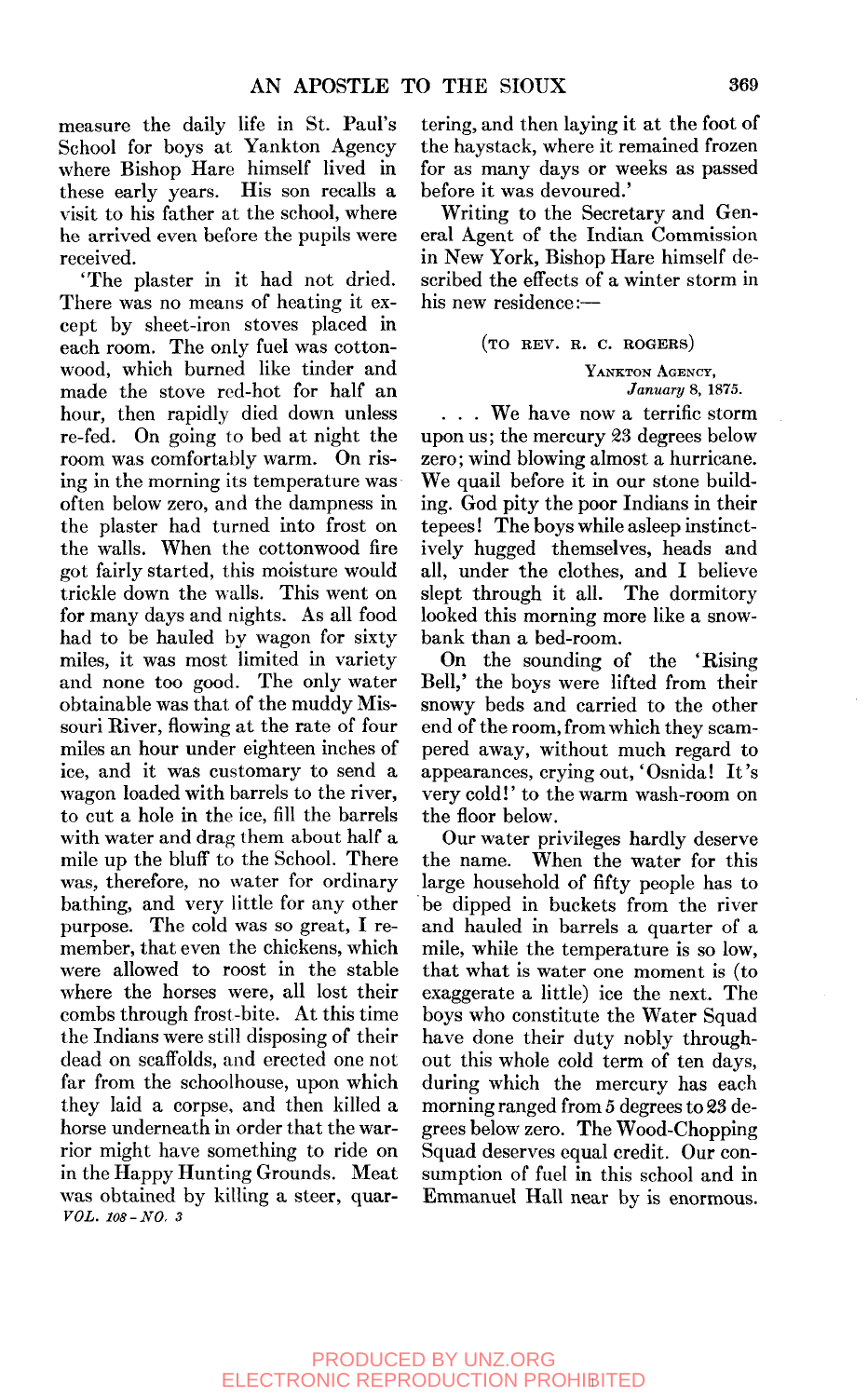The boys have to cut all the wood in the open air, and, even with the violent exercise of wood-chopping, it is a question often whether they can generate as much heat as old Boreas can cold. Of course, we save them all we can, and they are required to do nothing which the head master and other teachers do not join in.

Three years later. Bishop Hare told something of the efforts the Indian boys themselves made to enter St. Paul's School. He had recently met on the prairie two boys trudging from their homes at Santee, thirty-five miles away. A white boy driving with him exclaimed that he would never walk thirty-five miles to go to boarding-school, and Bishop Hare admitted that as a boy no more would he have done it. But another Indian boy made his way on foot to St. Paul's from Flandreau, a hundred and fifty miles away, and two others from Cheyenne Agency, a distance of two hundred miles. With 'all outdoors' as home to run away to, there were some at first who fled from the restraints of a routine life. There were difficulties, too, with parents: some half or wholly hostile; others so friendly that they made themselves a nuisance by sitting about with loaded rifles on their knees to guard the teachers against possible attacks; all ignorant of the rights of privacy, and walking unbidden into any room the teachers might occupy. But, one by one, the difficulties were overcome.

A wise accommodation of means to ends appears in an account of an early commencement at St. Paul's where the ' meritorious,' the 'very meritorious,' the 'most meritorious,' pupils received as prizes respectively a pair of

chickens, a pig, and a heifer apiece, to be held conditionally until the school course was finished, and to become their absolute property when they should graduate with the certificate given to those who had won their teachers' commendation. In manifold ways the basis was laid in the work of the boarding-schools for an ultimate success with the mission at large, which must have seemed in those days of small beginnings hardly more tangible than a dream.

In representing the government to the Indians, in the days when they knew it chiefly through rapacious agents and commissions which generally contrive to get the better of land bargains. Bishop Hare had frequent opportunities to show himself the Indians' friend. The government itself promptly recognized the value of such fairminded service as he was ready to render. Directly and indirectly, acting himself upon government commissions, meeting and corresponding with the President and the Secretary of the Interior, urging the use of military power where a merely sentimental churchman would have counseled against it, constantly leading the Indians forward on the road to self-helpfulness, he exerted an influence of the highest value. Through thirty-seven years his service in the cause to which he gave himself in early manhood continued unbroken except for the vicissitudes of uncertain health. The fruit of his labors, measured by mere statistics, stands as one of the most extraordinary achievements of civilizing missions. Measured by the truer tests of personal character and of the love and admiration of a community on which so rare a character stamped itself, the work of Bishop Hare becomes a national possession.